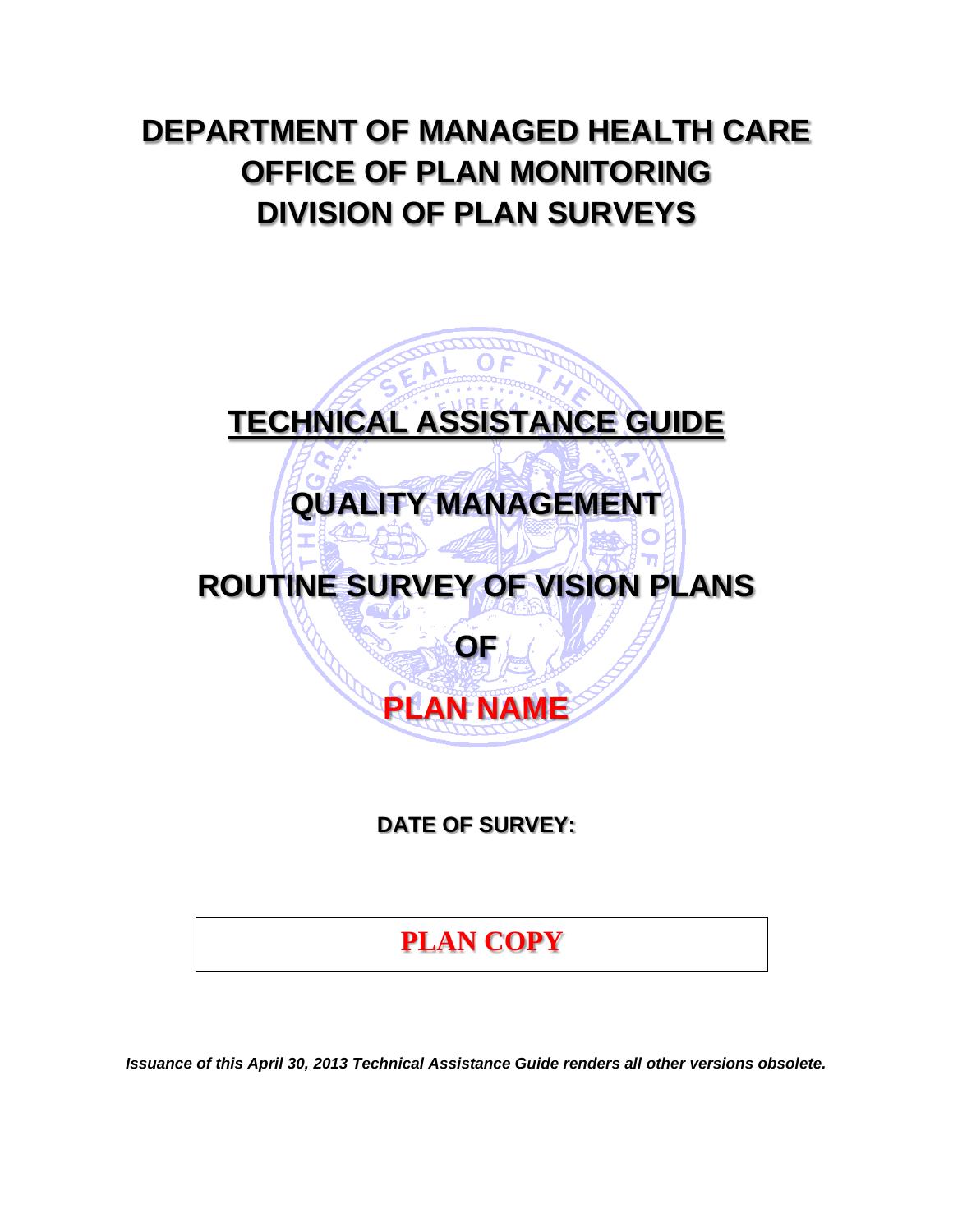## **QUALITY MANAGEMENT REQUIREMENTS**

## **TABLE OF CONTENTS**

| Requirement QM-001: QM Program Intent and Regulatory Purpose, Structure and   |
|-------------------------------------------------------------------------------|
|                                                                               |
| Requirement QM-002: QM Program Monitors the Full Scope of QM Activities  10   |
| Requirement QM-003: Precautions to Ensure Appropriate Care is Not Withheld or |
|                                                                               |
|                                                                               |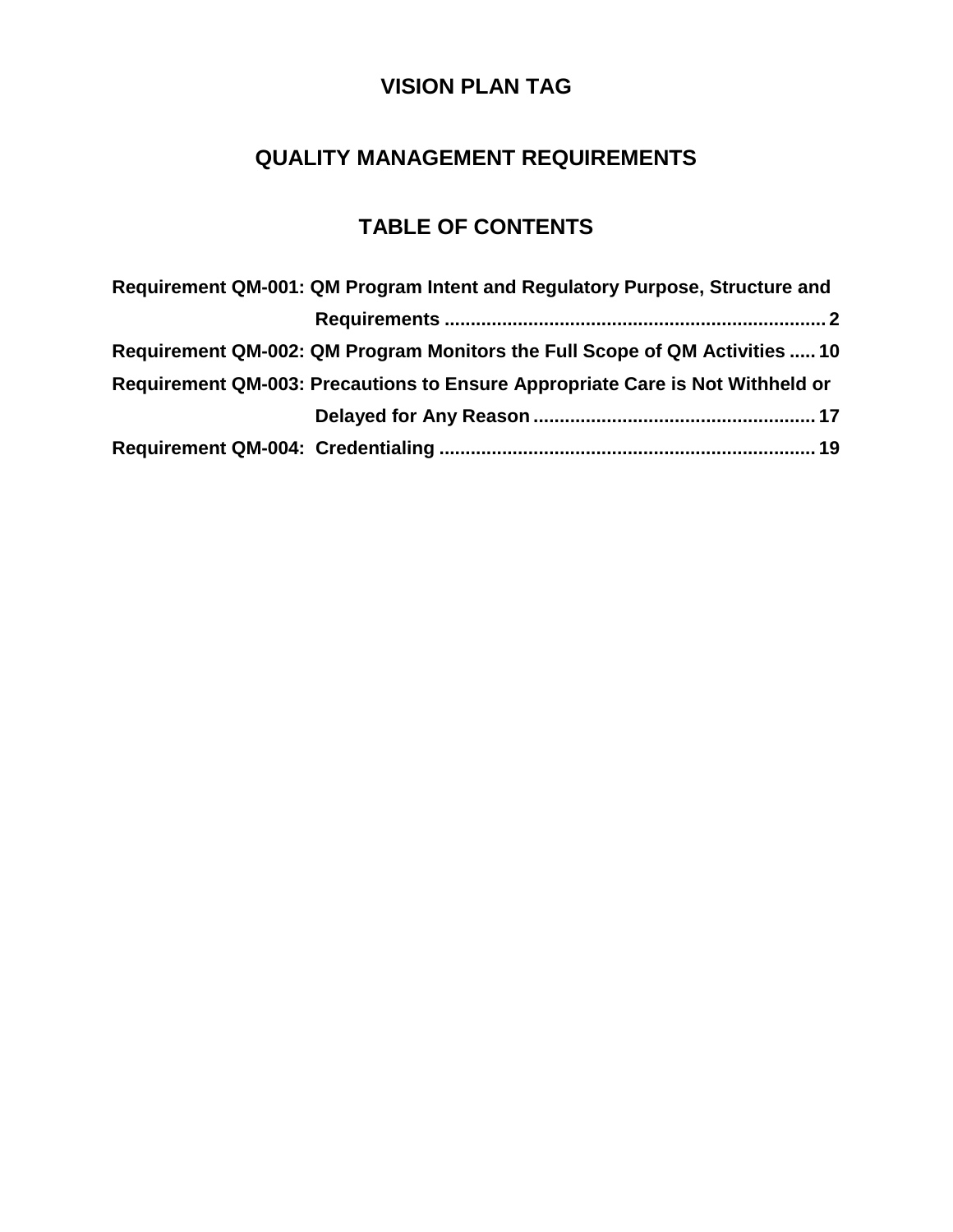#### <span id="page-2-0"></span>**Requirement QM-001: QM Program Intent and Regulatory Purpose, Structure and Requirements**

#### **STATUTORY/REGULATORY CITATIONS**

#### **28 CCR 1300.70(a)(1)**

(a) Intent and Regulatory Purpose.

(1) The QA program must be directed by providers and must document that the quality of care provided is being reviewed, that problems are being identified, that effective action is taken to improve care where deficiencies are identified, and that follow-up is planned where indicated.

(2) This section is not intended to set forth a prescriptive approach to QA methodology. This section is intended to afford each plan flexibility in meeting Act quality of care requirements.

(3) A plan's QA program must address service elements, including accessibility, availability, and continuity of care. A plan's QA program must also monitor whether the provision and utilization of services meets professionally recognized standards of practice.

(4) The Department's assessment of a plan's QA program will focus on:

(A) the scope of QA activities within the organization;

(B) the structure of the program itself and its relationship to the plan's administrative structure;

(C) the operation of the QA program; and

(D) the level of activity of the program and its effectiveness in identifying and correcting deficiencies in care.

#### **28 CCR 1300.70(b)(1)**

(b) Quality Assurance Program Structure and Requirements.

(1) Program Structure.

To meet the requirements of the Act which require plans to continuously review the quality of care provided, each plan's quality assurance program shall be designed to ensure that:

(A) a level of care which meets professionally recognized standards of practice is being delivered to all enrollees;

(B) quality of care problems are identified and corrected for all provider entities;

(C) physicians (or in the case of specialized plans, dentists, optometrists, psychologists or other appropriate licensed professionals) who provide care to the plan's enrollees are an integral part of the QA program;

(D) appropriate care which is consistent with professionally recognized standards of practice is not withheld or delayed for any reason, including a potential financial gain and/or incentive to the plan providers, and/or others; and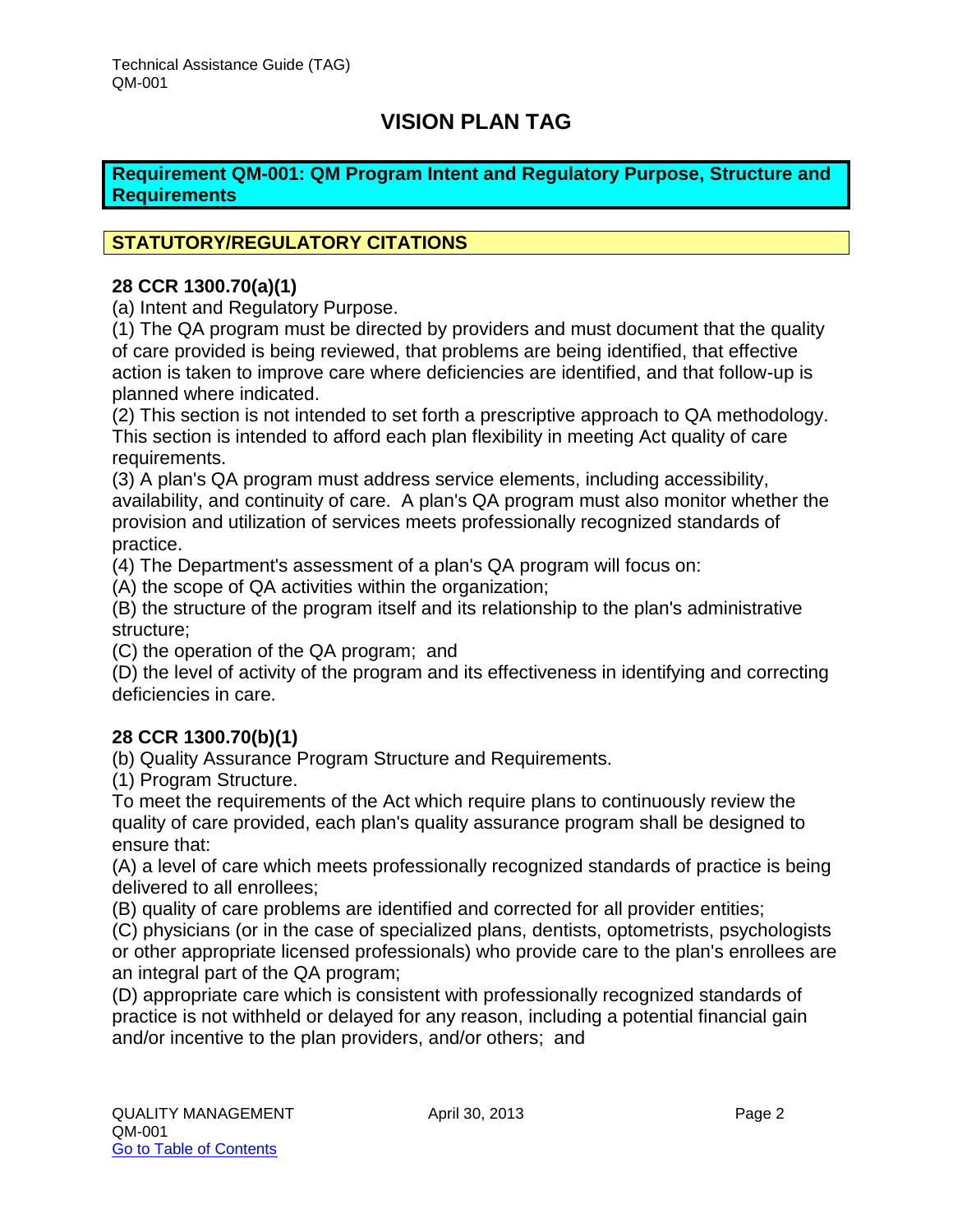(E) the plan does not exert economic pressure to cause institutions to grant privileges to health care providers that would not otherwise be granted, nor to pressure health care providers or institutions to render care beyond the scope of their training or experience.

#### **28 CCR 1300.70(b)(1) and (2)**

(b) Quality Assurance Program Structure and Requirements.

(1) Program Structure.

To meet the requirements of the Act which require plans to continuously review the quality of care provided, each plan's quality assurance program shall be designed to ensure that:

(A) a level of care which meets professionally recognized standards of practice is being delivered to all enrollees;

(B) quality of care problems are identified and corrected for all provider entities;

(C) physicians (or in the case of specialized plans, dentists, optometrists, psychologists or other appropriate licensed professionals) who provide care to the plan's enrollees are an integral part of the QA program;

(D) appropriate care which is consistent with professionally recognized standards of practice is not withheld or delayed for any reason, including a potential financial gain and/or incentive to the plan providers, and/or others; and

(E) the plan does not exert economic pressure to cause institutions to grant privileges to health care providers that would not otherwise be granted, nor to pressure health care providers or institutions to render care beyond the scope of their training or experience. (2) Program Requirements.

In order to meet these obligations each plan's QA program shall meet all of the following requirements:

(A) There must be a written QA plan describing the goals and objectives of the program and organization arrangements, including staffing, the methodology for on-going monitoring and evaluation of health services, the scope of the program, and required levels of activity.

(B) Written documents shall delineate QA authority, function and responsibility, and provide evidence that the plan has established quality assurance activities and that the plan's governing body has approved the QA Program. To the extent that a plan's QA responsibilities are delegated within the plan or to a contracting provider, the plan documents shall provide evidence of an oversight mechanism for ensuring that delegated QA functions are adequately performed.

QUALITY MANAGEMENT April 30, 2013 CUALITY MANAGEMENT QM-001 Go to Table of Contents (C) The plan's governing body, its QA committee, if any, and any internal or contracting providers to whom QA responsibilities have been delegated, shall each meet on a quarterly basis, or more frequently if problems have been identified, to oversee their respective QA program responsibilities. Any delegated entity must maintain records of its QA activities and actions, and report to the plan on an appropriate basis and to the plan's governing body on a regularly scheduled basis, at least quarterly, which reports shall include findings and actions taken as a result of the QA program. The plan is responsible for establishing a program to monitor and evaluate the care provided by each contracting provider group to ensure that the care provided meets professionally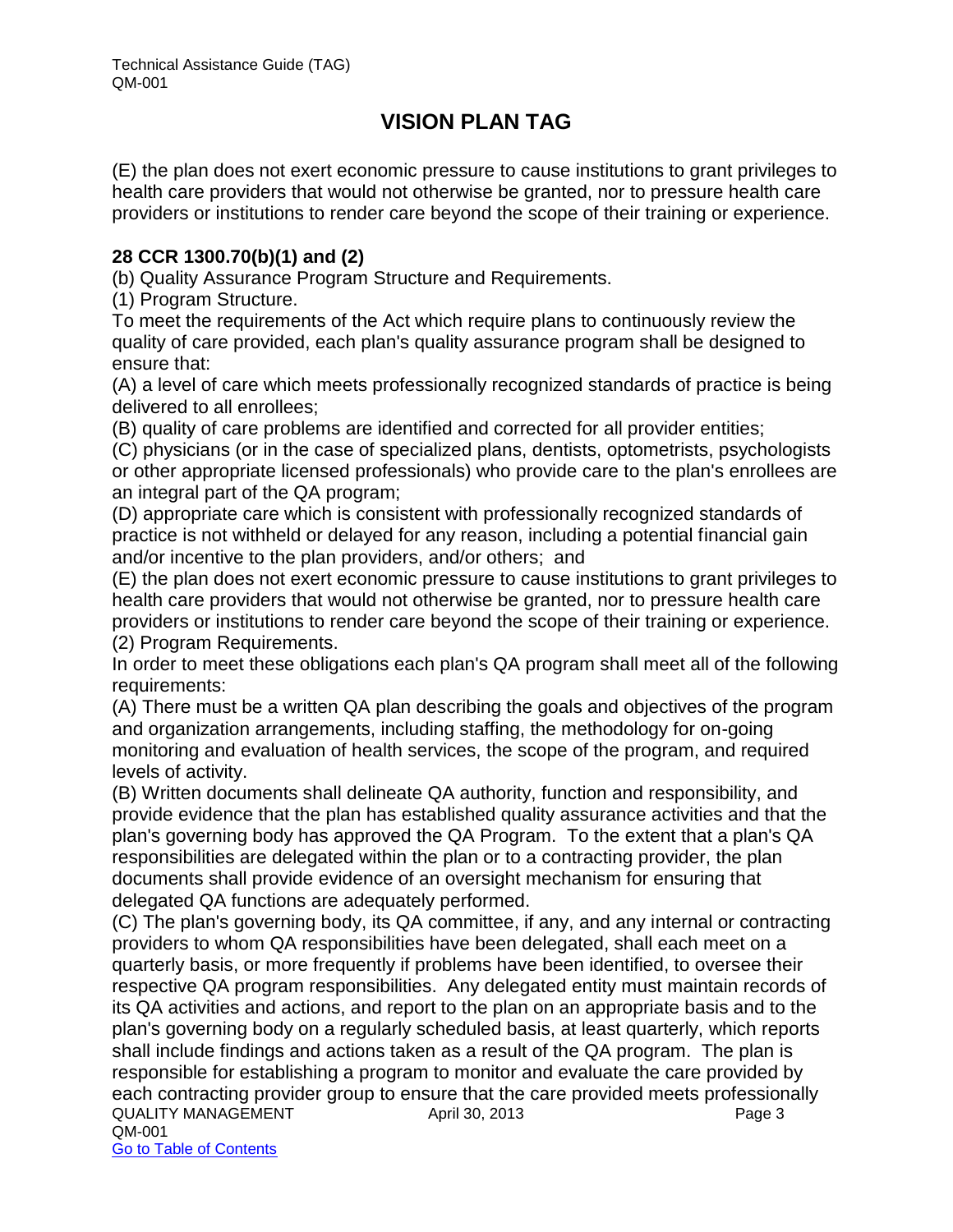recognized standards of practice. Reports to the plan's governing body shall be sufficiently detailed to include findings and actions taken as a result of the QA program and to identify those internal or contracting provider components which the QA program has identified as presenting significant or chronic quality of care issues.

(D) Implementation of the QA program shall be supervised by a designated physician(s), or in the case of specialized plans, a designated dentist(s), optometrist(s), psychologist(s) or other licensed professional provider, as appropriate.

(E) Physician, dentist, optometrist, psychologist or other appropriate licensed professional participation in QA activity must be adequate to monitor the full scope of clinical services rendered, resolve problems and ensure that corrective action is taken when indicated. An appropriate range of specialist providers shall also be involved. (F) There must be administrative and clinical staff support with sufficient knowledge and experience to assist in carrying out their assigned QA activities for the plan and delegated entities.

(G) Medical groups or other provider entities may have active quality assurance programs which the plan may use. In all instances, however, the plan must retain responsibility for reviewing the overall quality of care delivered to plan enrollees.

If QA activities are delegated to a participating provider to ensure that each provider has the capability to perform effective quality assurance activities, the plan must do the following:

(1) Inform each provider of the plan's QA program, of the scope of that provider's QA responsibilities, and how it will be monitored by the plan.

(2) Ascertain that each provider to which QA responsibilities have been delegated has an in-place mechanism to fulfill its responsibilities, including administrative capacity, technical expertise and budgetary resources.

(3) Have ongoing oversight procedures in place to ensure that providers are fulfilling all delegated QA responsibilities.

(4) Require that standards for evaluating that enrollees receive health care consistent with professionally recognized standards of practice are included in the provider's QA program, and be assured of the entity's continued adherence to these standards.

(5) Ensure that for each provider the quality assurance/utilization review mechanism will encompass provider referral and specialist care patterns of practice, including an assessment of timely access to specialists, ancillary support services, and appropriate preventive health services based on reasonable standards established by the plan and/or delegated providers.

(6) Ensure that health services include appropriate preventive health care measures consistent with professionally recognized standards of practice. There should be screening for conditions when professionally recognized standards of practice indicate that screening should be done.

(H) A plan that has capitation or risk-sharing contracts must:

1. Ensure that each contracting provider has the administrative and financial capacity to meet its contractual obligations; the plan shall have systems in place to monitor QA functions.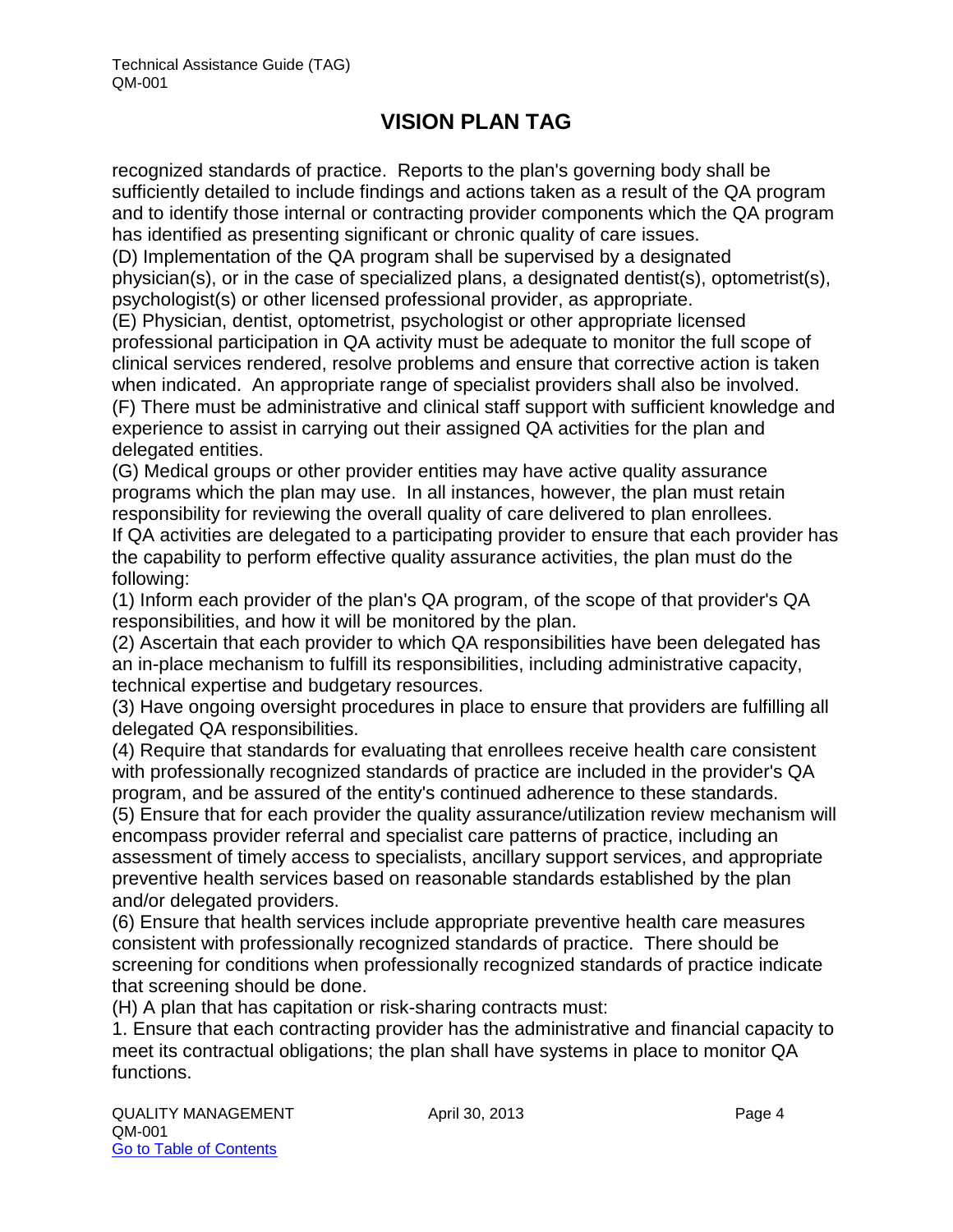2. Have a mechanism to detect and correct under-service by an at-risk provider (as determined by its patient mix), including possible under-utilization of specialist services and preventive health care services.

(I) Inpatient Care.

1. A plan must have a mechanism to oversee the quality of care provided in an inpatient setting to its enrollees which monitors that:

a. providers utilize equipment and facilities appropriate to the care; and

b. if hospital services are fully capitated that appropriate referral procedures are in place and utilized for services not customarily provided at that hospital.

2. The plan may delegate inpatient QA functions to hospitals, and may rely on the hospital's existing QA system to perform QA functions. If a plan does delegate QA responsibilities to a hospital, the plan must ascertain that the hospital's quality assurance procedure will specifically review hospital services provided to the plan's enrollees, and will review services provided by plan physicians within the hospital in the same manner as other physician services are reviewed.

#### **28 CCR 1300.70(b)(2)(A), (B), and (F)**

(b) Quality Assurance Program Structure and Requirements.

(2) Program Requirements.

In order to meet these obligations each plan's QA program shall meet all of the following requirements:

(A) There must be a written QA plan describing the goals and objectives of the program and organization arrangements, including staffing, the methodology for on-going monitoring and evaluation of health services, the scope of the program, and required levels of activity.

(B) Written documents shall delineate QA authority, function and responsibility, and provide evidence that the plan has established quality assurance activities and that the plan's governing body has approved the QA Program. To the extent that a plan's QA responsibilities are delegated within the plan or to a contracting provider, the plan documents shall provide evidence of an oversight mechanism for ensuring that delegated QA functions are adequately performed.

(F) There must be administrative and clinical staff support with sufficient knowledge and experience to assist in carrying out their assigned QA activities for the plan and delegated entities.

#### **28 CCR 1300.70(b)(2)(C)**

(b)(2) Program Requirements.

In order to meet these obligations each plan's QA program shall meet all of the following requirements:

QUALITY MANAGEMENT April 30, 2013 April 30, 2013 QM-001 Go to Table of Contents (C) The plan's governing body, its QA committee, if any, and any internal or contracting providers to whom QA responsibilities have been delegated, shall each meet on a quarterly basis, or more frequently if problems have been identified, to oversee their respective QA program responsibilities. Any delegated entity must maintain records of its QA activities and actions, and report to the plan on an appropriate basis and to the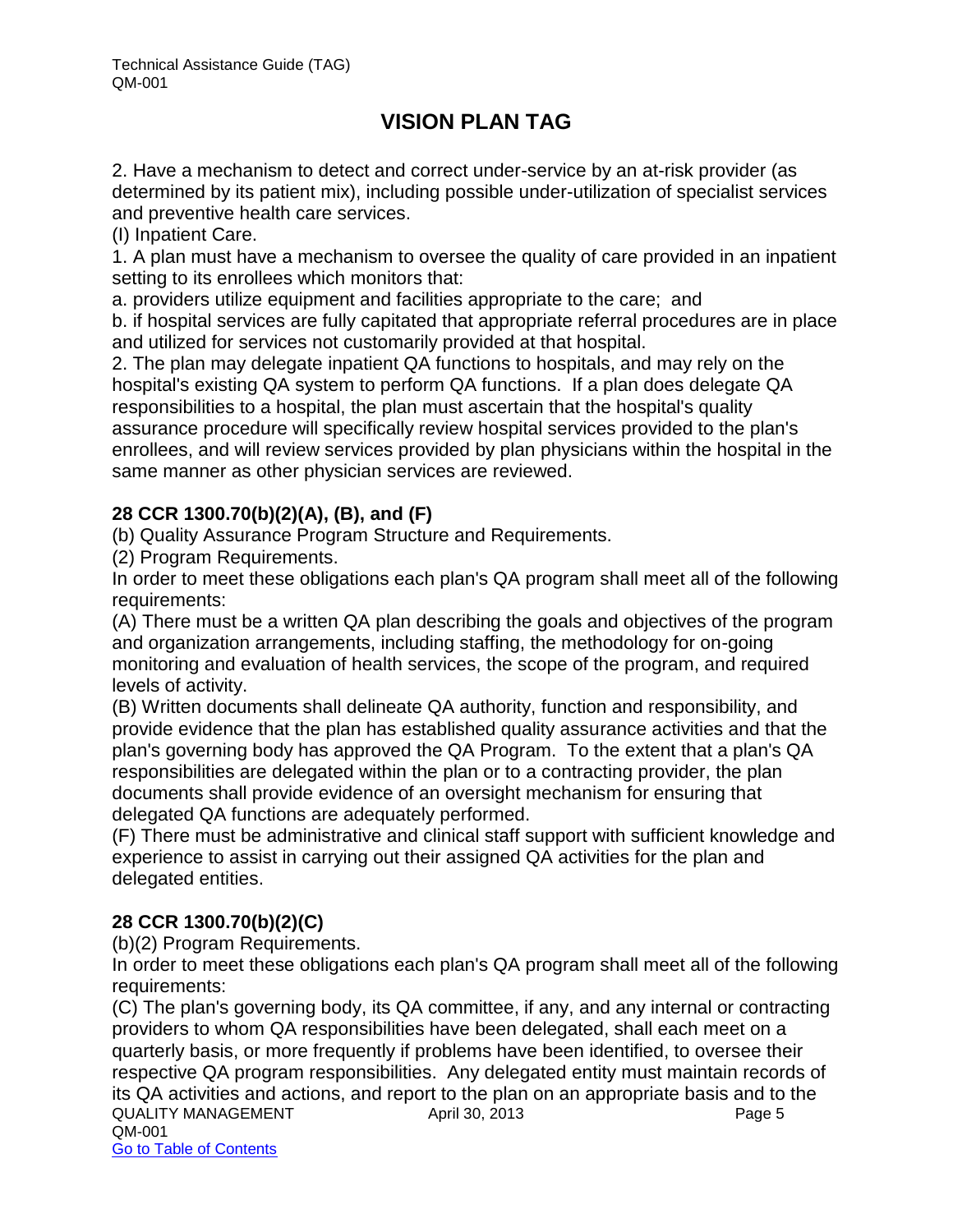plan's governing body on a regularly scheduled basis, at least quarterly, which reports shall include findings and actions taken as a result of the QA program. The plan is responsible for establishing a program to monitor and evaluate the care provided by each contracting provider group to ensure that the care provided meets professionally recognized standards of practice. Reports to the plan's governing body shall be sufficiently detailed to include findings and actions taken as a result of the QA program and to identify those internal or contracting provider components which the QA program has identified as presenting significant or chronic quality of care issues.

#### **INDIVIDUAL(S)/POSITION(S) TO BE INTERVIEWED**

#### **Staff responsible for the activities described above, for example:**

- $\bullet$  CEO
- Board Member (if feasible)
- QA Director
- QA Committee members
- Designated optometrist/clinician that provides oversight of QA Program
- Providers that participate in the QA Program

#### **DOCUMENTS TO BE REVIEWED**

- QM Program description and/or plan
- QM Work Plan or action plan
- Organizational charts showing the relationship of the QA Department and committees to the overall structure and the accountability of senior management for QA activities
- Annual QM plan evaluation for the last two years
- Minutes of the QM Committee or its equivalent and its subcommittee meetings for the last 18–24 months
- Meeting Minutes of Governing Body review of QM monitoring results.
- Job description and resume of Physician or other clinician, as appropriate, who provides clinical direction to the QA Program
- Review licensing filing of the Plan's QM Program and confirm submission of appropriate policies and procedures.

#### *QM-001 - Key Element 1:*

**1. The Plan has established and documented a QM Program consistent with regulatory purpose and intent. (Pre-Onsite) 28 CCR 1300.70(a); 28 CCR 1300.70(b)(1) and (2)**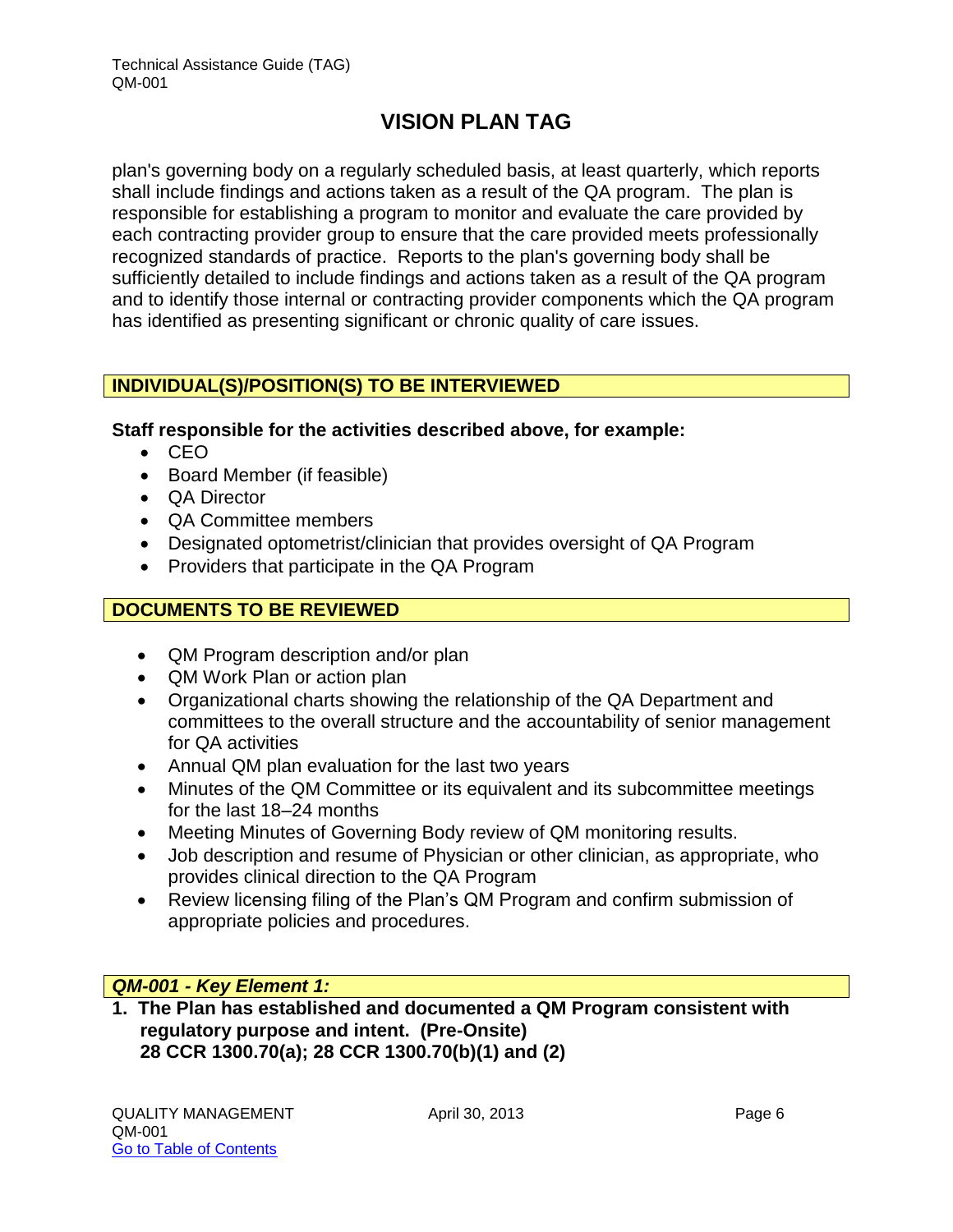|     | <b>Assessment Questions</b>                                                                                                                                                                                                   | Yes | <b>No</b> | N/A |
|-----|-------------------------------------------------------------------------------------------------------------------------------------------------------------------------------------------------------------------------------|-----|-----------|-----|
| 1.1 | Does the Plan have a written description of the QM Program?                                                                                                                                                                   |     |           |     |
|     | 1.2 Is an optometrist designated to provide clinical direction to the<br>QM Program?                                                                                                                                          |     |           |     |
| 1.3 | Does the designated optometrist hold a current unrestricted<br>California license to practice medicine?                                                                                                                       |     |           |     |
| 1.4 | Is there evidence that the designated optometrist is<br>substantially involved in QM Program operations evidenced by<br>time commitment, clinical oversight, and guidance to QM<br>staff?                                     |     |           |     |
| 1.5 | Does the QA plan confirm a quality of care monitoring cycle: 1)<br>problems are identified; 2) effective action is taken to improve<br>care when deficiencies are identified; and 3) follow-up is<br>planned where indicated? |     |           |     |
| 1.6 | Does the scope of the QA Program address service elements,<br>including accessibility, availability, and continuity of care?                                                                                                  |     |           |     |
| 1.7 | Does the scope of the QA Program monitor whether the<br>provision and utilization of services meets professionally<br>recognized standards of practice?                                                                       |     |           |     |

#### *QM-001 - Key Element 2:*

## **2. The QM Program is designed/structured to ensure effective quality oversight. (Pre-Onsite)**

**28 CCR 1300.70(b)(1)**

|               | <b>Assessment Questions</b>                                         | Yes | No | N/A |
|---------------|---------------------------------------------------------------------|-----|----|-----|
| 2.1           | Does the QA Program ensure that the level of care being             |     |    |     |
|               | delivered to all enrollees meets professionally recognized          |     |    |     |
|               | standards of practice?                                              |     |    |     |
|               | 2.2 Does the Plan have mechanisms to identify and correct quality   |     |    |     |
|               | of care problems for all provider entities?                         |     |    |     |
|               | 2.3 Are optometrists who provide care to enrollees an integral part |     |    |     |
|               | of the QA Program?                                                  |     |    |     |
| $2.4^{\circ}$ | Does the Plan track and trend quality of care provided by           |     |    |     |
|               | individual providers/provider groups against professionally         |     |    |     |
|               | recognized standards of practice (e.g., provider-specific rates,    |     |    |     |
|               | investigation of complaints regarding specific cases, site          |     |    |     |
|               | visits)?                                                            |     |    |     |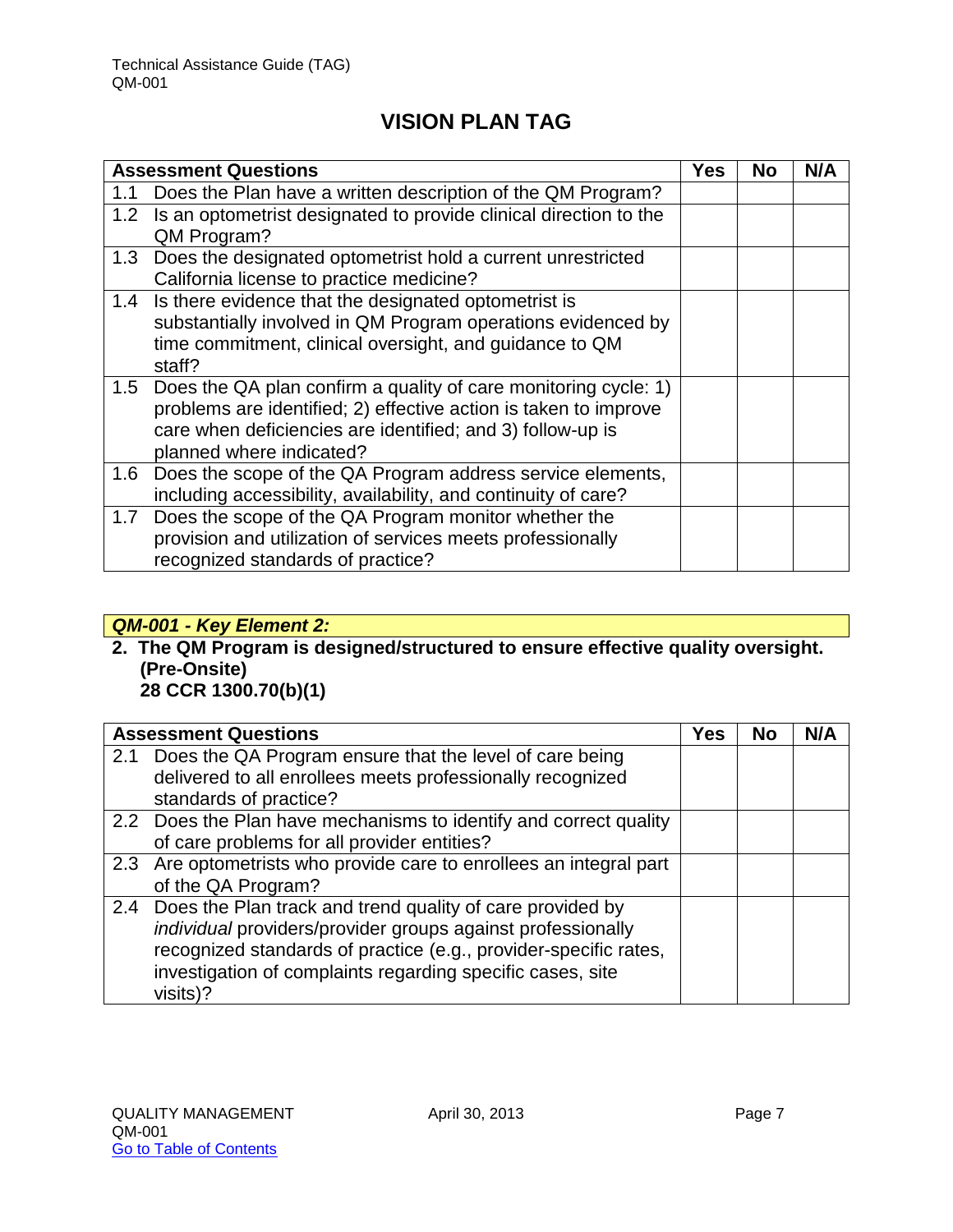#### *QM-001 - Key Element 3:*

#### **3. The written QM Program meets defined requirements. (Pre-Onsite) 28 CCR 1300.70(b)(2)(A), (B), and (F)**

|     | <b>Assessment Questions</b>                                            | <b>Yes</b> | <b>No</b> | N/A |
|-----|------------------------------------------------------------------------|------------|-----------|-----|
| 3.1 | Does the QM Program describe the goals and objectives of               |            |           |     |
|     | the program and organization arrangements?                             |            |           |     |
|     | 3.2 Does the Plan include staffing, clinical, and administrative staff |            |           |     |
|     | support with sufficient knowledge and experience to assist in          |            |           |     |
|     | carrying out their assigned QM activities for the Plan and             |            |           |     |
|     | delegated entities?                                                    |            |           |     |
|     | 3.3 Does the QM Program include the methodology for ongoing            |            |           |     |
|     | monitoring and evaluation of health services?                          |            |           |     |
| 3.4 | Does the QM Program include the scope of the Program and               |            |           |     |
|     | required levels of activity?                                           |            |           |     |
|     | 3.5 Does the QM Program delineate the QA authority, function,          |            |           |     |
|     | and responsibility?                                                    |            |           |     |
|     | 3.6 Did the Plan provide evidence that the QM Program has              |            |           |     |
|     | established quality assurance activities?                              |            |           |     |
|     | 3.7 Was the QM Program approved by the governing body?                 |            |           |     |

#### *QM-001 - Key Element 4:*

**4. The Plan's Governing Body provides adequate oversight of the QM Program (e.g., reviews detailed reports of findings and actions of the QM Program at least quarterly, periodically reviews the QM Program description, reviews and approves goals and objectives).** 

**28 CCR 1300.70(a)(1); 28 CCR 1300.70(b)(2)(C)**

|     | <b>Assessment Questions</b>                                       | <b>Yes</b> | <b>No</b> | N/A |
|-----|-------------------------------------------------------------------|------------|-----------|-----|
| 4.1 | Does the Plan's Governing Body review regular QA monitoring       |            |           |     |
|     | reports at least quarterly?                                       |            |           |     |
|     | 4.2 Are the reports to the Plan's Governing Body sufficiently     |            |           |     |
|     | detailed to include findings and actions taken as a result of the |            |           |     |
|     | QM Program?                                                       |            |           |     |
|     | 4.3 Are the reports to the Plan's Governing Body sufficiently     |            |           |     |
|     | detailed to identify any significant or chronic quality of care   |            |           |     |
|     | issues?                                                           |            |           |     |
| 4.4 | Does the Governing Body act upon the reports and                  |            |           |     |
|     | information provided? (e.g., by providing feedback,               |            |           |     |
|     | instructions and recommendations to QM Program staff.)            |            |           |     |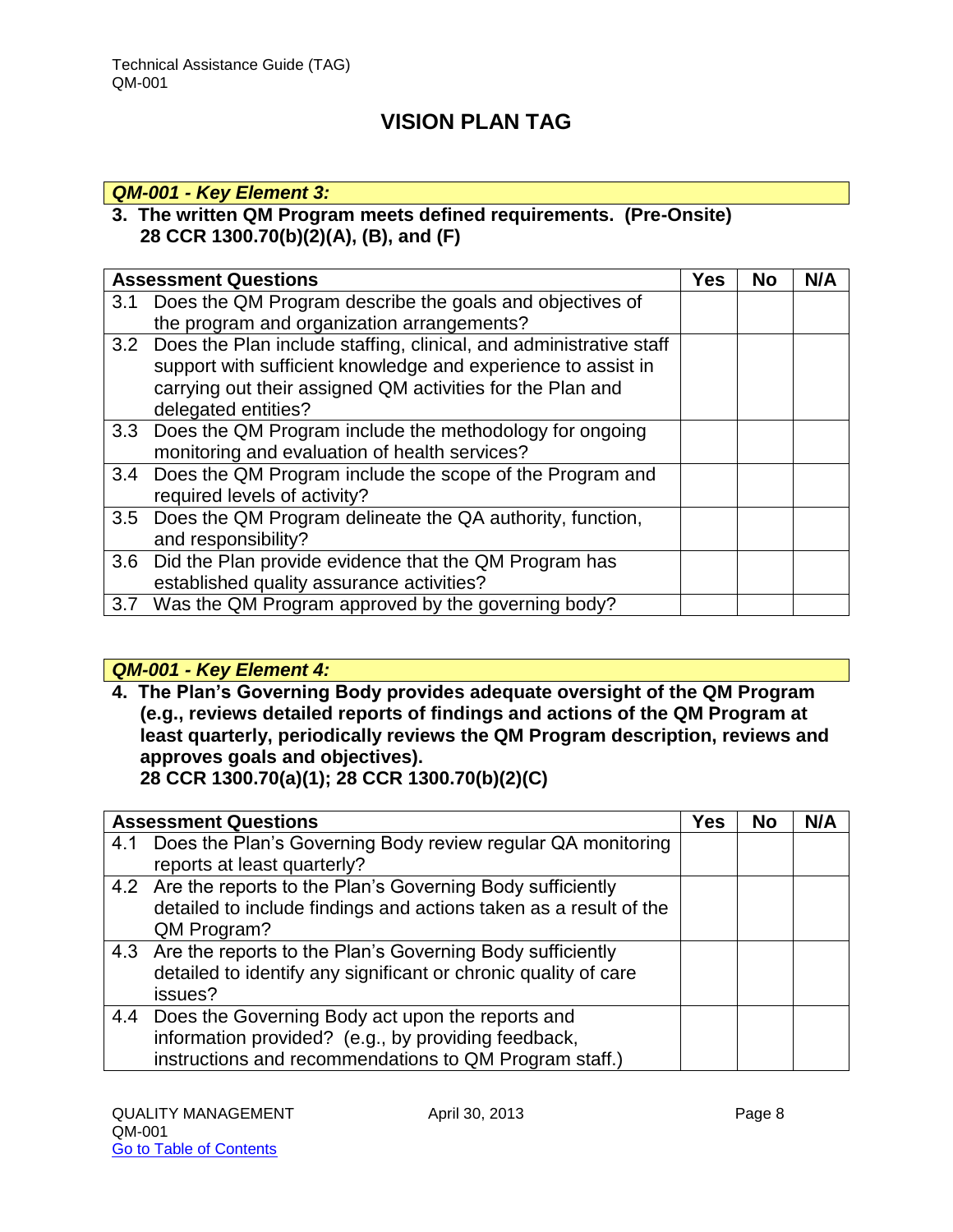#### **End of Requirement QM-001: QM Program Intent and Regulatory Purpose, Structure and Requirements**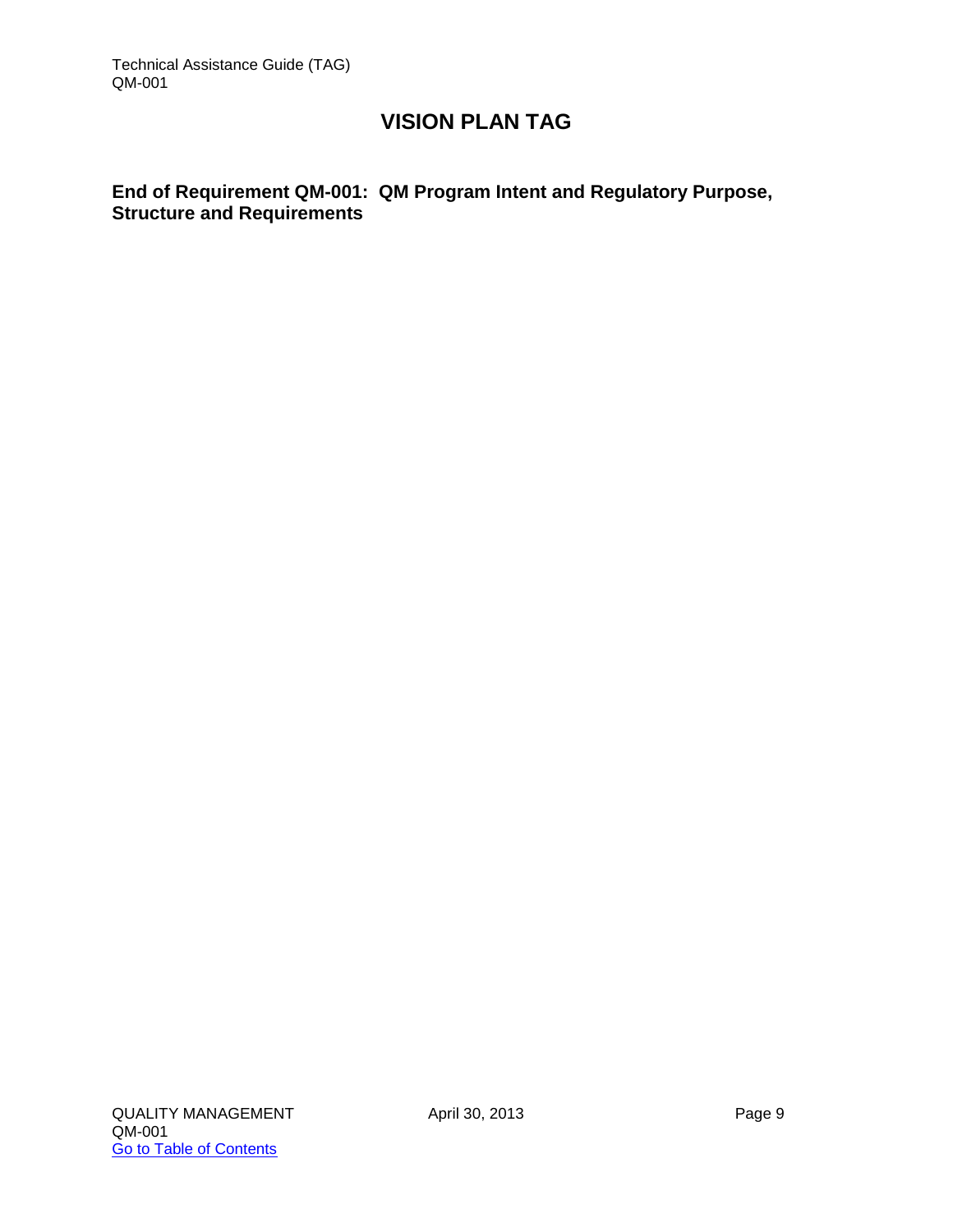#### <span id="page-10-0"></span>**Requirement QM-002: QM Program Monitors the Full Scope of QM Activities**

#### **STATUTORY/REGULATORY CITATIONS**

#### **CA Health and Safety Code section 1370**

Every plan shall establish procedures in accordance with department regulations for continuously reviewing the quality of care, performance of medical personnel, utilization of services and facilities, and costs. Notwithstanding any other provision of law, there shall be no monetary liability on the part of, and no cause of action for damages shall arise against, any person who participates in plan or provider quality of care or utilization reviews by peer review committees which are composed chiefly of physicians and surgeons or dentists, psychologists, or optometrists, or any of the above, for any act performed during the reviews if the person acts without malice, has made a reasonable effort to obtain the facts of the matter, and believes that the action taken is warranted by the facts, and neither the proceedings nor the records of the reviews shall be subject to discovery, nor shall any person in attendance at the reviews be required to testify as to what transpired thereat. Disclosure of the proceedings or records to the governing body of a plan or to any person or entity designated by the plan to review activities of the plan or provider committees shall not alter the status of the records or of the proceedings as privileged communications.

The above prohibition relating to discovery or testimony shall not apply to the statements made by any person in attendance at a review who is a party to an action or proceeding the subject matter of which was reviewed, or to any person requesting hospital staff privileges, or in any action against an insurance carrier alleging bad faith by the carrier in refusing to accept a settlement offer within the policy limits, or to the director in conducting surveys pursuant to Section 1380.

This section shall not be construed to confer immunity from liability on any health care service plan. In any case in which, but for the enactment of the preceding provisions of this section, a cause of action would arise against a health care service plan, the cause of action shall exist notwithstanding the provisions of this section.

#### **28 CCR 1300.70(a)(1)**

(a) Intent and Regulatory Purpose.

(1) The QA program must be directed by providers and must document that the quality of care provided is being reviewed, that problems are being identified, that effective action is taken to improve care where deficiencies are identified, and that follow-up is planned where indicated.

#### **28 CCR 1300.70(a)(3)**

(a) Intent and Regulatory Purpose.

(3) A plan's QA program must address service elements, including accessibility, availability, and continuity of care. A plan's QA program must also monitor whether the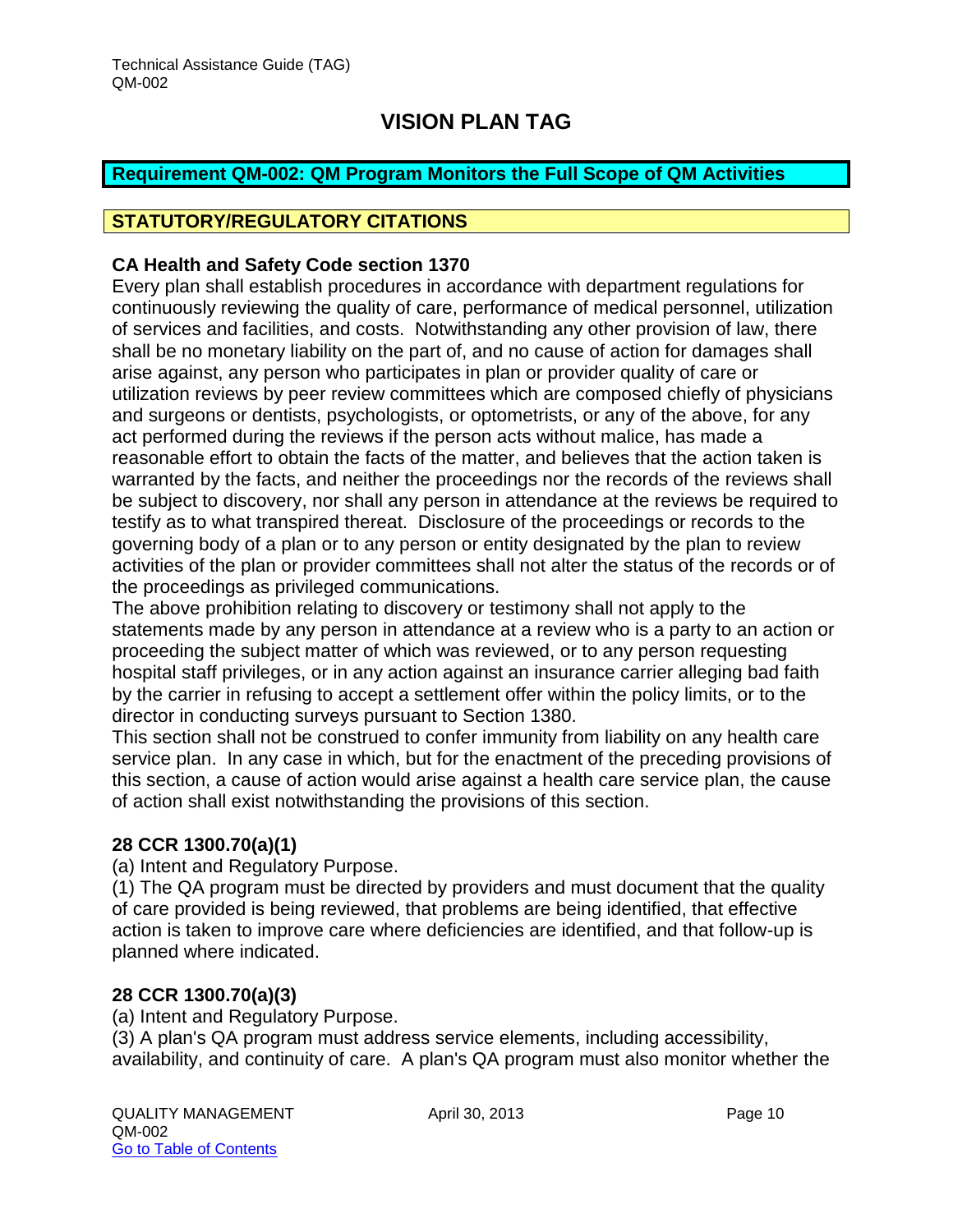provision and utilization of services meets professionally recognized standards of practice.

#### **28 CCR 1300.70(b)(1)(B) and (C)**

(b) Quality Assurance Program Structure and Requirements.

(1) Program Structure.

To meet the requirements of the Act which require plans to continuously review the quality of care provided, each plan's quality assurance program shall be designed to ensure that:

(B) quality of care problems are identified and corrected for all provider entities;

(C) physicians (or in the case of specialized plans, dentists, optometrists, psychologists or other appropriate licensed professionals) who provide care to the plan's enrollees are an integral part of the QA program;

#### **28 CCR 1300.70(b)(1)(B) and (D)**

(b) Quality Assurance Program Structure and Requirements.

(1) Program Structure.

To meet the requirements of the Act which require plans to continuously review the quality of care provided, each plan's quality assurance program shall be designed to ensure that:

(B) quality of care problems are identified and corrected for all provider entities;

(D) appropriate care which is consistent with professionally recognized standards of practice is not withheld or delayed for any reason, including a potential financial gain and/or incentive to the plan providers, and/or others;

#### **28 CCR 1300.70(b)(1)(A) through (D)**

(b) Quality Assurance Program Structure and Requirements.

(1) Program Structure.

To meet the requirements of the Act which require plans to continuously review the quality of care provided, each plan's quality assurance program shall be designed to ensure that:

(A) a level of care which meets professionally recognized standards of practice is being delivered to all enrollees;

(B) quality of care problems are identified and corrected for all provider entities;

(C) physicians (or in the case of specialized plans, dentists, optometrists, psychologists or other appropriate licensed professionals) who provide care to the plan's enrollees are an integral part of the QA program;

(D) appropriate care which is consistent with professionally recognized standards of practice is not withheld or delayed for any reason, including a potential financial gain and/or incentive to the plan providers, and/or others;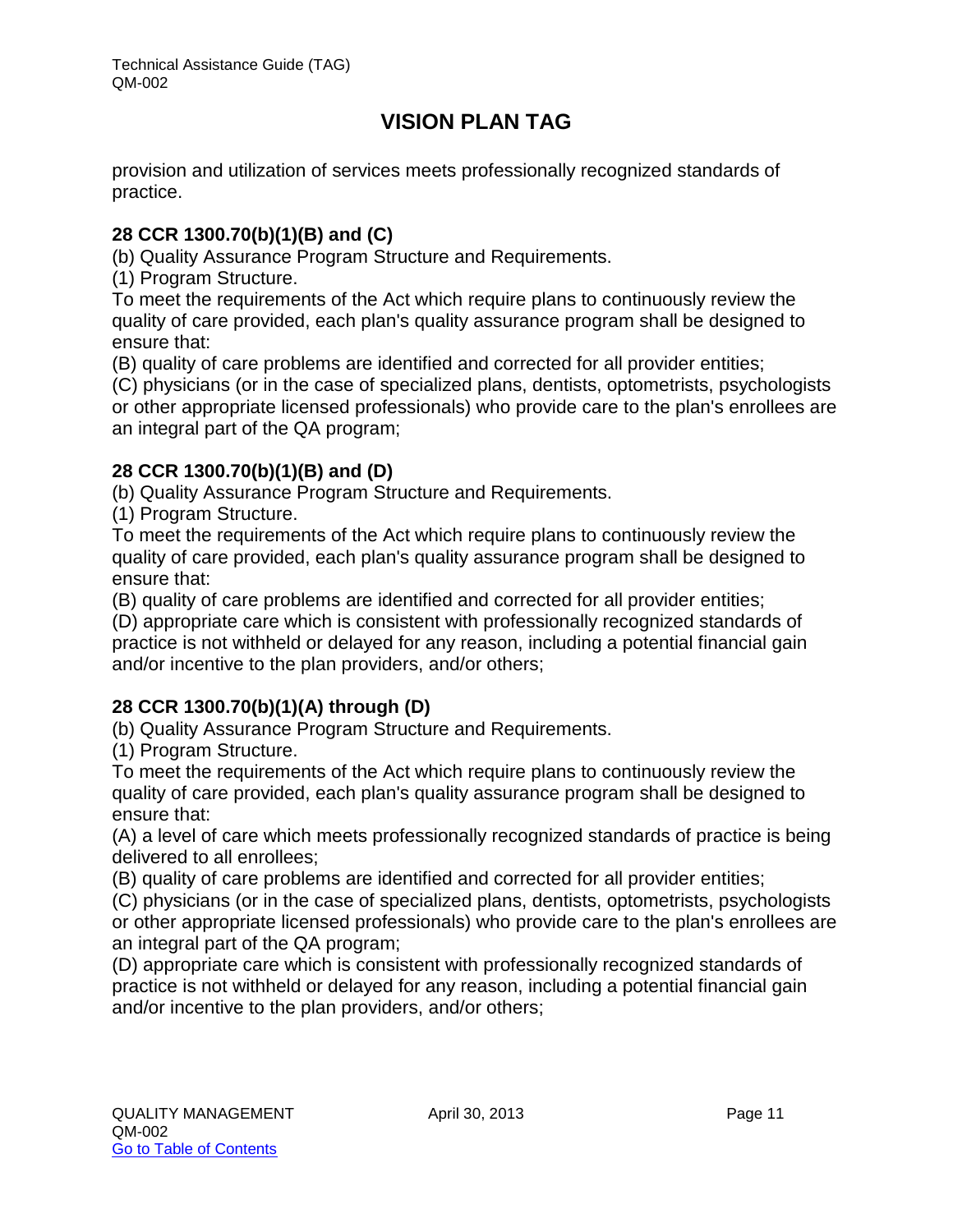#### **28 CCR 1300.70(b)(2)(C)**

(b) Quality Assurance Program Structure and Requirements.

(2) Program Requirements.

In order to meet these obligations each plan's QA program shall meet all of the following requirements:

(C) The plan's governing body, its QA committee, if any, and any internal or contracting providers to whom QA responsibilities have been delegated, shall each meet on a quarterly basis, or more frequently if problems have been identified, to oversee their respective QA program responsibilities. Any delegated entity must maintain records of its QA activities and actions, and report to the plan on an appropriate basis and to the plan's governing body on a regularly scheduled basis, at least quarterly, which reports shall include findings and actions taken as a result of the QA program. The plan is responsible for establishing a program to monitor and evaluate the care provided by each contracting provider group to ensure that the care provided meets professionally recognized standards of practice. Reports to the plan's governing body shall be sufficiently detailed to include findings and actions taken as a result of the QA program and to identify those internal or contracting provider components which the QA program has identified as presenting significant or chronic quality of care issues.

#### **28 CCR 1300.70(b)(2)(C) through (E)**

(b) Quality Assurance Program Structure and Requirements.

(2) Program Requirements.

In order to meet these obligations each plan's QA program shall meet all of the following requirements:

(C) The plan's governing body, its QA committee, if any, and any internal or contracting providers to whom QA responsibilities have been delegated, shall each meet on a quarterly basis, or more frequently if problems have been identified, to oversee their respective QA program responsibilities. Any delegated entity must maintain records of its QA activities and actions, and report to the plan on an appropriate basis and to the plan's governing body on a regularly scheduled basis, at least quarterly, which reports shall include findings and actions taken as a result of the QA program. The plan is responsible for establishing a program to monitor and evaluate the care provided by each contracting provider group to ensure that the care provided meets professionally recognized standards of practice. Reports to the plan's governing body shall be sufficiently detailed to include findings and actions taken as a result of the QA program and to identify those internal or contracting provider components which the QA program has identified as presenting significant or chronic quality of care issues.

(D) Implementation of the QA program shall be supervised by a designated physician(s), or in the case of specialized plans, a designated dentist(s), optometrist(s), psychologist(s) or other licensed professional provider, as appropriate.

(E) Physician, dentist, optometrist, psychologist, or other appropriate licensed professional participation in QA activity must be adequate to monitor the full scope of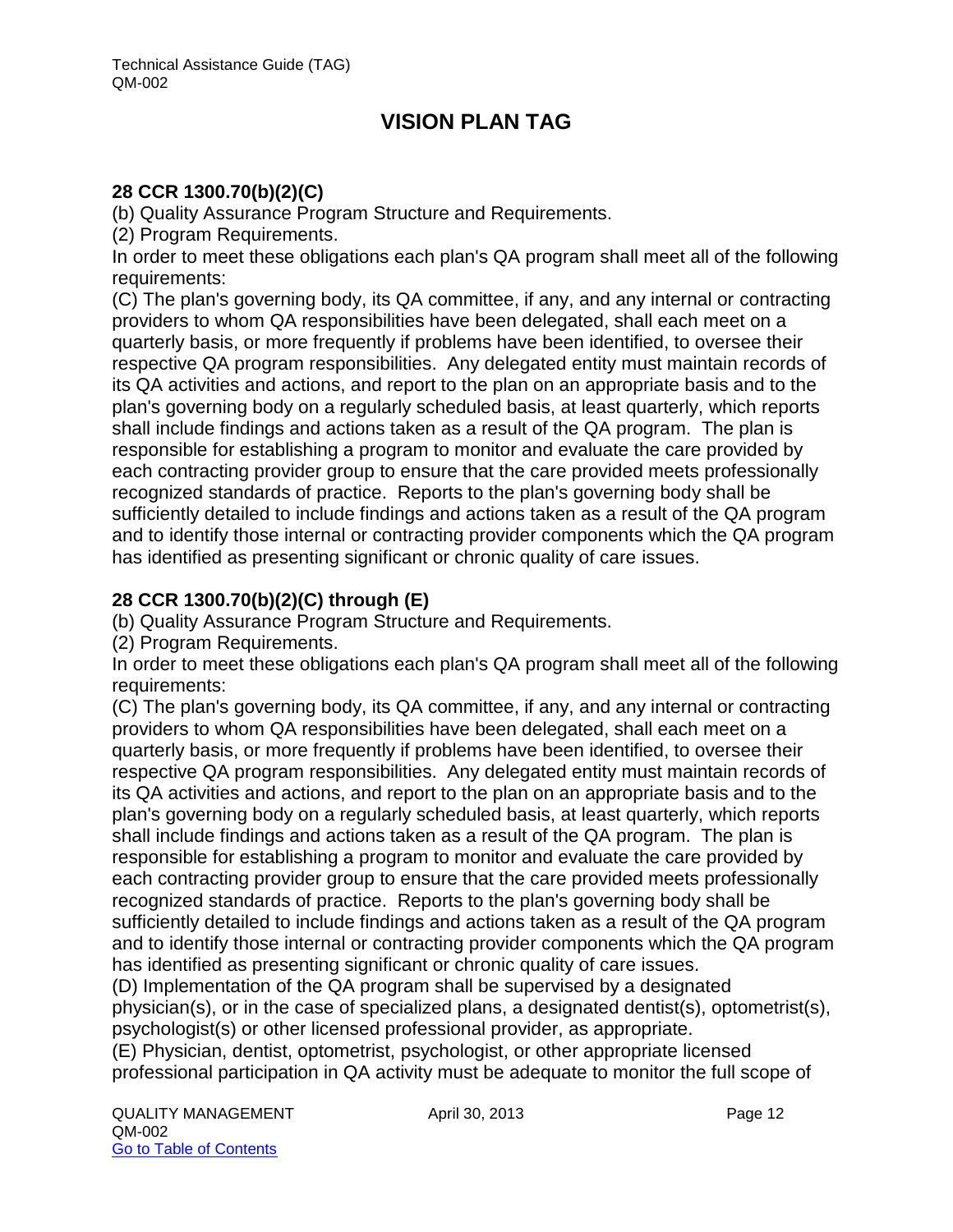clinical services rendered, resolve problems and ensure that corrective action is taken when indicated. An appropriate range of specialist providers shall also be involved.

#### **INDIVIDUAL(S)/POSITION(S) TO BE INTERVIEWED**

#### **Staff responsible for the activities described above, for example:**

- Optometric Director responsible to supervise the implementation of the QA program.
- QA Director or equivalent
- Member Services Director
- UM Director/ Medical Director involved in UM Review
- QA Committee members
- Participating providers
- Staff responsible for developing and analyzing reports
- Delegate Clinical Director, if Plan delegates QM
- Delegate Director of Quality Improvement, if Plan delegates QM

#### **DOCUMENTS TO BE REVIEWED**

- QM Reporting and Analysis Plan
	- o Utilization reports
	- o Reports/analysis of complaints and grievances
	- o QM activity reports, documentation and studies
	- o QM Committee or applicable subcommittee minutes
	- o Enrollee/provider satisfaction surveys results
	- o Access and availability studies including telephone access studies
	- o Special ad hoc reports to the Board, if applicable
	- o Files detailing the review access/ availability complaints, continuity of care, utilization of services
- List of established performance goals and associated tracking reports
- QM Committee and Subcommittee meeting minutes
- Related policies and procedures, including: the process for investigating quality of care, system issues, and/ or administrative problems, monitoring procedures including problem Identification, evaluation, corrective action, and follow-up monitoring.
- Policy and procedure for peer review
- **•** Peer Review Committee Minutes
- PQI Log
- Sample of PQI Files to be reviewed on site
- PQI track and trend reports by provider, by issue and by level of severity of confirmed problems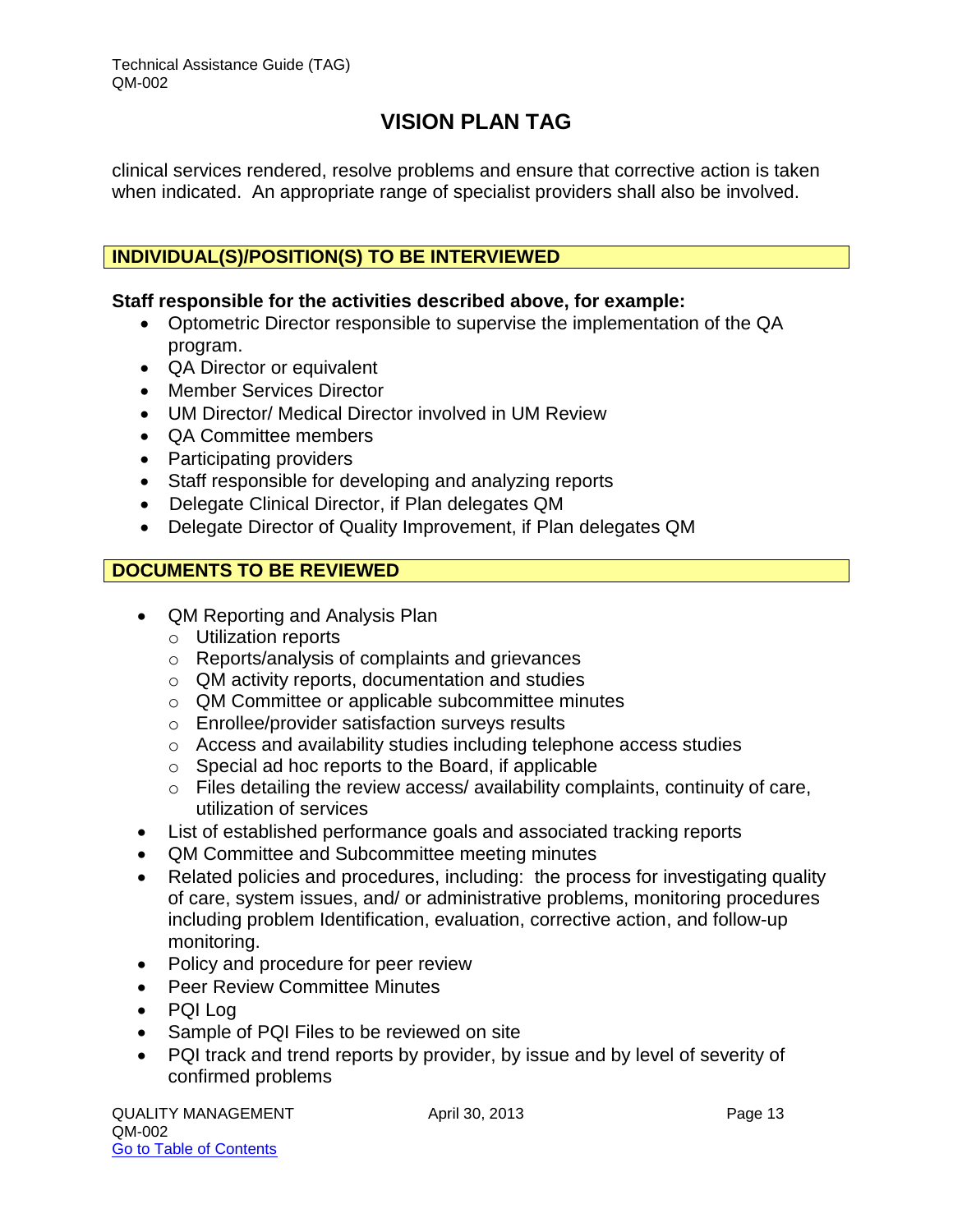#### *QM-002 - Key Element 1:*

#### **1. The Plan monitors required service elements and utilization of services and identifies and corrects quality of care problems for all provider entities. 28 CCR 1300.70(a)(3)**

|     | <b>Assessment Questions</b>                                                                                                                          |  | <b>No</b> | N/A |
|-----|------------------------------------------------------------------------------------------------------------------------------------------------------|--|-----------|-----|
| 1.1 | Does the Plan monitor accessibility, availability, and continuity<br>of care?                                                                        |  |           |     |
|     | 1.2 Does the Plan monitor whether the provision and utilization of<br>services meets professionally recognized standards of<br>practice?             |  |           |     |
|     | 1.3 Are the Plan's data collection and reporting systems adequate<br>to produce reliable and timely data and reports from various<br>business units? |  |           |     |
|     | 1.4 Does the Plan continuously monitor and document all service<br>elements and utilization services?                                                |  |           |     |
|     | 1.5 Does the Plan use appropriate study designs and sound<br>statistical techniques when monitoring, conducting studies and<br>developing reports?   |  |           |     |

#### *QM-002 - Key Element 2:*

#### **2. The QA Program must document that problems are being identified. 28 CCR 1300.70(b)(1)(B) and (C); 28 CCR 1300.70(b)(2)(C)**

|     | <b>Assessment Questions</b>                                                                                                                                                                                                                                                                                  | Yes | <b>No</b> | N/A |
|-----|--------------------------------------------------------------------------------------------------------------------------------------------------------------------------------------------------------------------------------------------------------------------------------------------------------------|-----|-----------|-----|
| 2.1 | Does the Plan utilize a variety of monitoring approaches (e.g.,<br>standardized performance measures; provider site visits;<br>satisfaction surveys; investigating, tracking and trending<br>enrollee complaints/grievances; investigating provider<br>complaints) to identify problems in service and care? |     |           |     |
|     | 2.2 Does the Plan refer identified issues, if any, to the QM<br>Committee or other appropriate body for input when<br>appropriate?                                                                                                                                                                           |     |           |     |
|     | 2.3 Does the Plan track issues referred for quality review (e.g.,<br>complaints referred from G&A Dept. to QM Dept.) to ensure<br>that all issues are investigated and that investigations are<br>timely?                                                                                                    |     |           |     |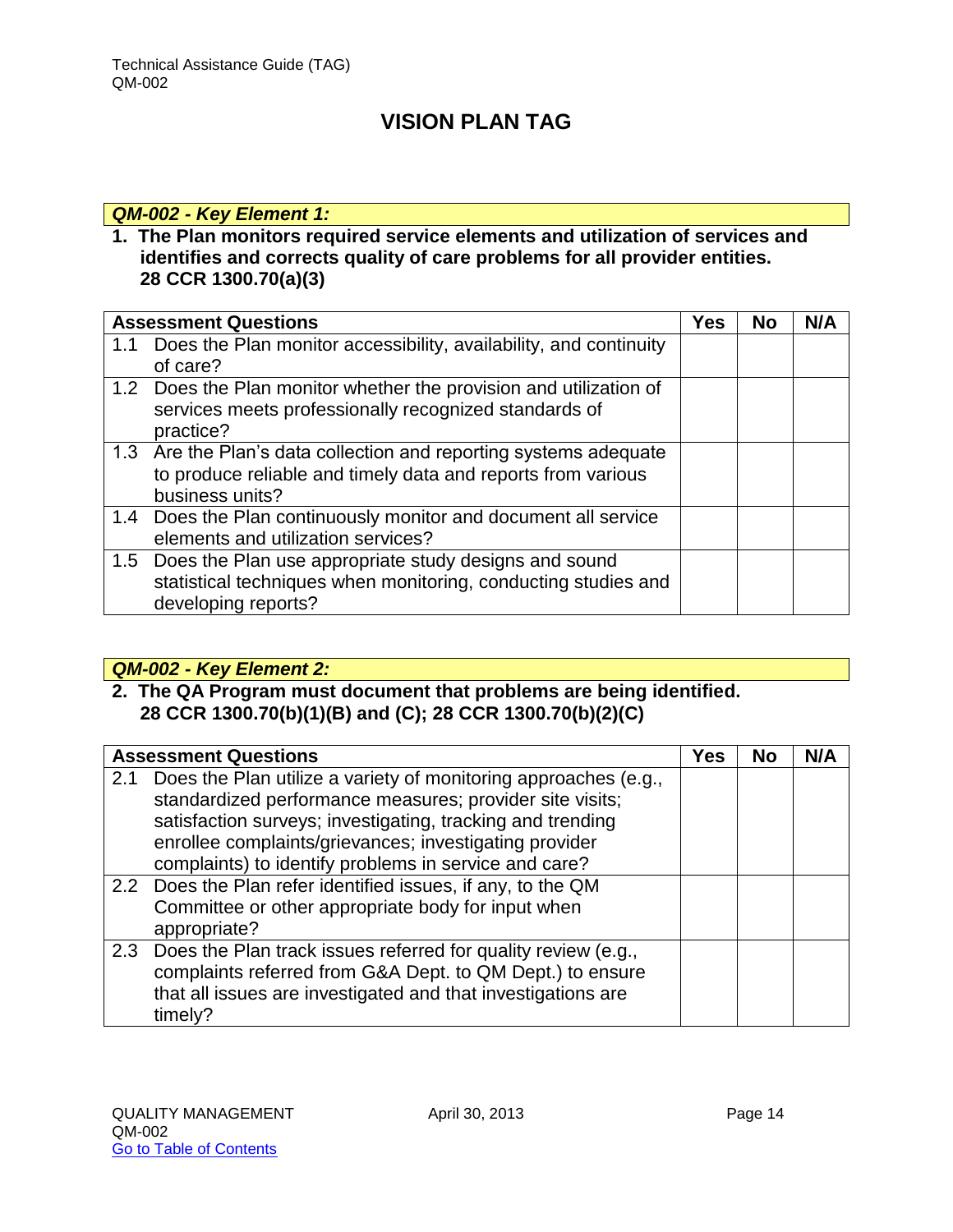|     | <b>Assessment Questions</b>                                   | <b>Yes</b> | <b>No</b> | N/A |
|-----|---------------------------------------------------------------|------------|-----------|-----|
| 2.4 | Where the Plan has failed to meet performance goals or        |            |           |     |
|     | targets does the Plan conduct gap analysis and investigate    |            |           |     |
|     | barriers to better isolate the problems for both clinical and |            |           |     |
|     | non-clinical aspects of its health service delivery?          |            |           |     |

#### *QM-002 - Key Element 3:*

**3. When problems are confirmed or performance goals are not met, the Plan formulates and implements effective corrective actions in a timely manner. 28 CCR 1300.70(a)(1); 28 CCR 1300.70(b)(1)(B) and (D); 28 CCR 1300.70(b)(2)(C)**

|               | <b>Assessment Questions</b>                                     | Yes | <b>No</b> | N/A |
|---------------|-----------------------------------------------------------------|-----|-----------|-----|
| 3.1           | Does the Plan implement corrective actions or QM Programs       |     |           |     |
|               | to address identified quality issues?                           |     |           |     |
|               | 3.2 Does the Plan incorporate input from appropriate            |     |           |     |
|               | professionals into the design of its corrective action plans or |     |           |     |
|               | QM Programs?                                                    |     |           |     |
|               | 3.3 Does the Plan assess the effectiveness of its corrective    |     |           |     |
|               | actions or QM Programs?                                         |     |           |     |
| $3.4^{\circ}$ | Does the Plan critically evaluate the outcome of its corrective |     |           |     |
|               | actions or QM Programs and take steps to rectify continued      |     |           |     |
|               | deficiencies?                                                   |     |           |     |

#### *QM-002 - Key Element 4:*

**4. The QA Program must be directed by providers and must document that the quality of care provided is being reviewed. CA Health and Safety Code section 1370; 28 CCR 1300.70(a)(1); 28 CCR 1300.70(b)(2)(C) through (E)**

|     | <b>Assessment Questions</b>                                        | Yes | No | N/A |
|-----|--------------------------------------------------------------------|-----|----|-----|
| 4.1 | For individual cases/providers (e.g., cases identified through     |     |    |     |
|     | complaints or sentinel events involving the quality of care        |     |    |     |
|     | provided by the provider) does the Plan have an <b>established</b> |     |    |     |
|     | process for investigating quality of care cases?                   |     |    |     |
|     | 4.2 For individual cases/providers (e.g., cases identified through |     |    |     |
|     | complaints or sentinel events involving the quality of care        |     |    |     |
|     | provided by the provider) does the Plan <i>involve clinicians</i>  |     |    |     |
|     | with the appropriate knowledge or specialty in the review          |     |    |     |
|     | process?                                                           |     |    |     |
|     | 4.3 For individual cases/providers (e.g., cases identified through |     |    |     |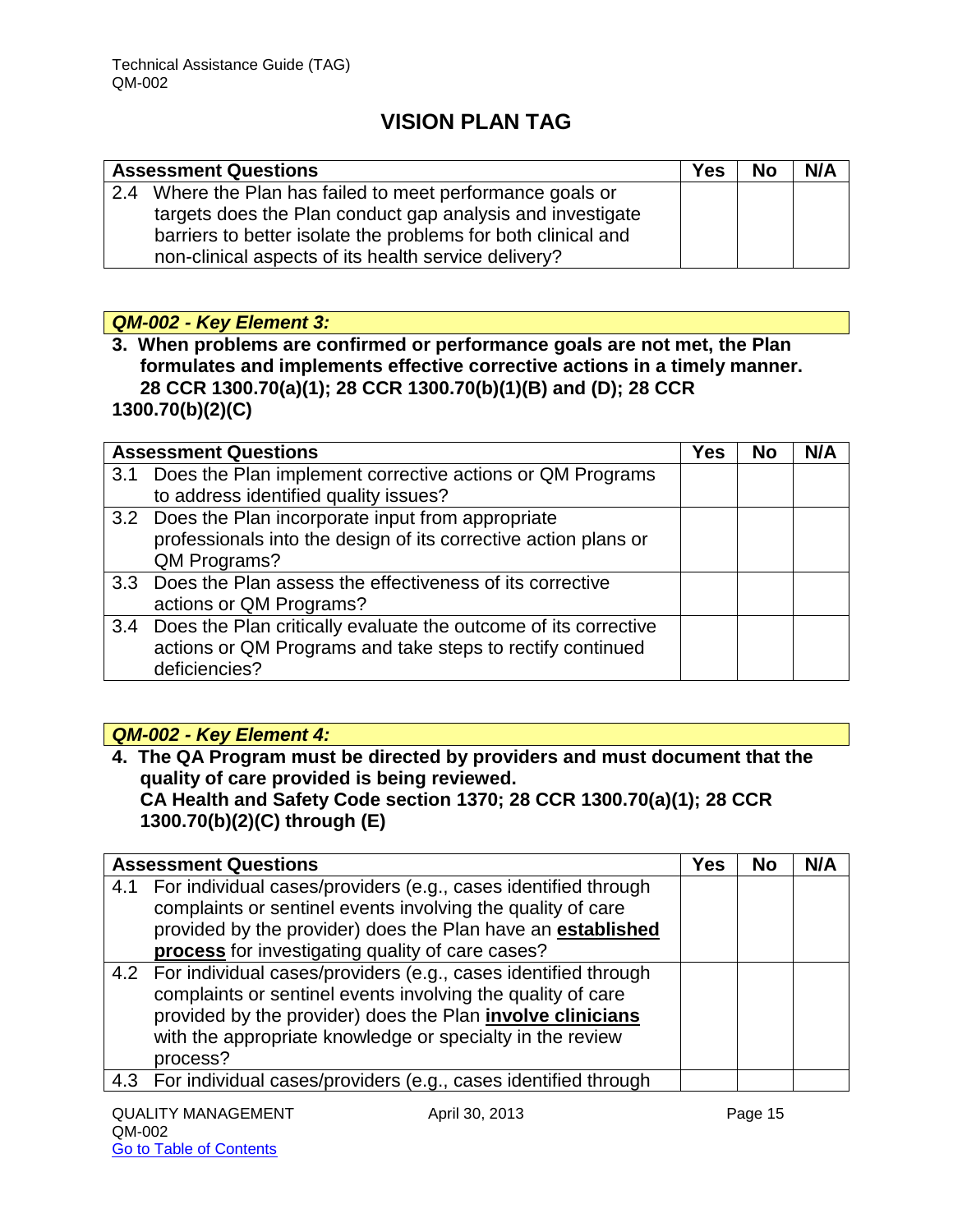|     | <b>Assessment Questions</b>                                                          | <b>Yes</b> | <b>No</b> | N/A |
|-----|--------------------------------------------------------------------------------------|------------|-----------|-----|
|     | complaints or sentinel events involving the quality of care                          |            |           |     |
|     | provided by the provider) does the Plan complete                                     |            |           |     |
|     | investigations involving quality of care issues within the                           |            |           |     |
|     | timeframes established by the Quality Management and Peer                            |            |           |     |
|     | <b>Review Programs?</b>                                                              |            |           |     |
| 4.4 | For individual cases/providers (e.g., cases identified through                       |            |           |     |
|     | complaints or sentinel events involving the quality of care                          |            |           |     |
|     | provided by the provider) does the Plan have a peer review                           |            |           |     |
|     | mechanism in place?                                                                  |            |           |     |
| 4.5 | For individual cases/providers (e.g., cases identified through                       |            |           |     |
|     | complaints or sentinel events involving the quality of care                          |            |           |     |
|     | provided by the provider) does the Plan have a system to                             |            |           |     |
|     | judge the severity of issues and the care involved that relies                       |            |           |     |
|     | on professionally accepted standards of practice?                                    |            |           |     |
| 4.6 | For individual cases/providers (e.g., cases identified through                       |            |           |     |
|     | complaints or sentinel events involving the quality of care                          |            |           |     |
|     | provided by the provider) is the peer review case scoring                            |            |           |     |
|     | system standardized, defined and communicated to all                                 |            |           |     |
|     | Physicians involved in peer review?                                                  |            |           |     |
| 4.7 | For individual cases/providers (e.g., cases identified through                       |            |           |     |
|     | complaints or sentinel events involving the quality of care                          |            |           |     |
|     | provided by the provider) does the Plan refer cases to a Peer                        |            |           |     |
|     | <b>Review Committee</b> or other appropriate body of clinicians<br>when appropriate? |            |           |     |
| 4.8 | For individual cases/providers (e.g., cases identified through                       |            |           |     |
|     | complaints or sentinel events involving the quality of care                          |            |           |     |
|     | provided by the provider) does the Plan either <b>prescribe a</b>                    |            |           |     |
|     | corrective action plan or require that the offending provider                        |            |           |     |
|     | submit a corrective action plan?                                                     |            |           |     |
| 4.9 | For individual cases/providers (e.g., cases identified through                       |            |           |     |
|     | complaints or sentinel events involving the quality of care                          |            |           |     |
|     | provided by the provider) does the Plan follow through and                           |            |           |     |
|     | request evidence that <b>corrective actions</b> have been                            |            |           |     |
|     | implemented by the offending providers?                                              |            |           |     |

#### **End of Requirement QM-002: QM Program Monitors the Full Scope of QM Activities (Pre-Onsite Review)**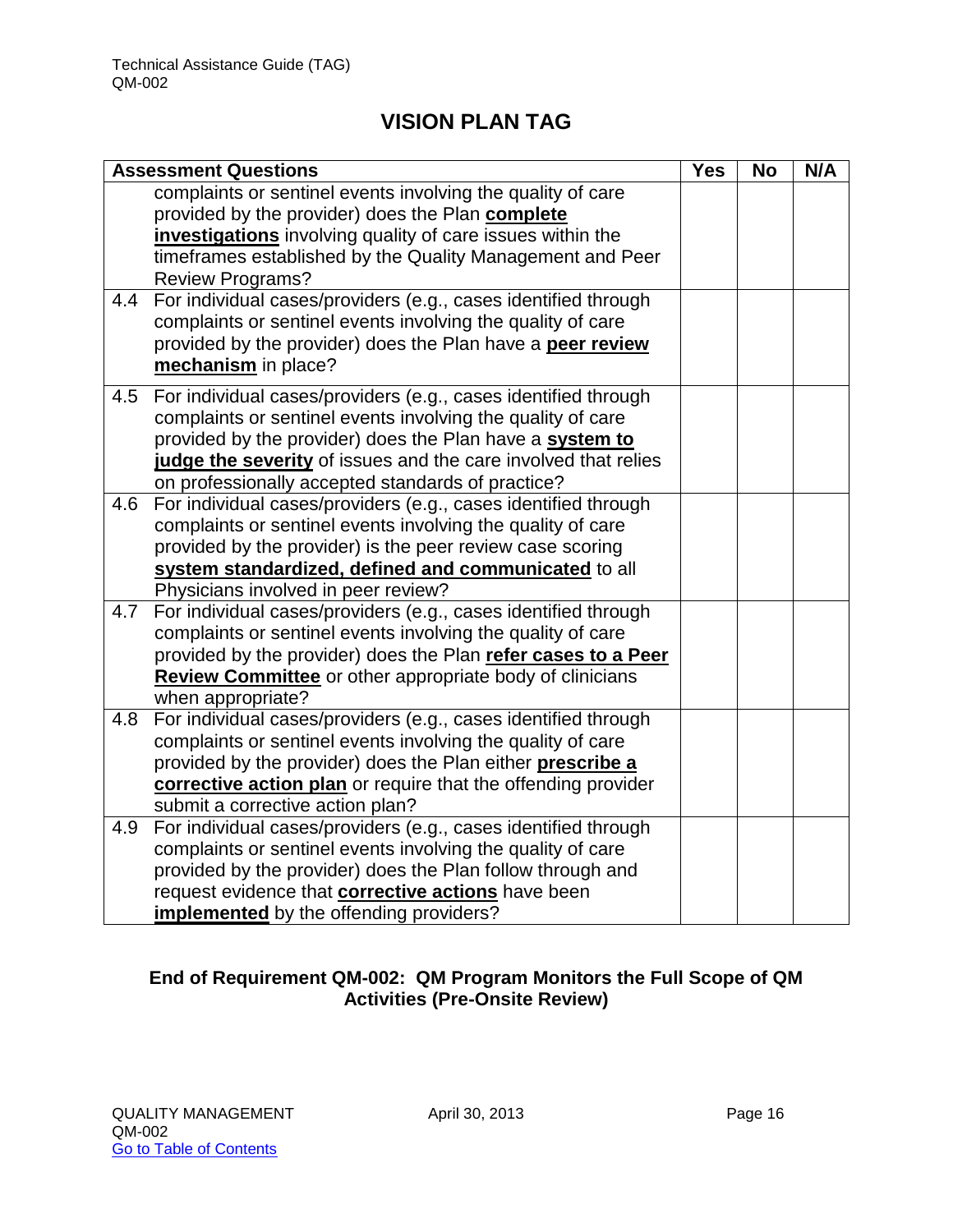#### <span id="page-17-0"></span>**Requirement QM-003: Precautions to Ensure Appropriate Care is Not Withheld or Delayed for Any Reason**

#### **STATUTORY/REGULATORY CITATIONS**

#### **28 CCR 1300.70(b)(1)(D) and (E)**

(b) Quality Assurance Program Structure and Requirements.

(1) Program Structure.

To meet the requirements of the Act which require plans to continuously review the quality of care provided, each plan's quality assurance program shall be designed to ensure that:

(D) appropriate care which is consistent with professionally recognized standards of practice is not withheld or delayed for any reason, including a potential financial gain and/or incentive to the plan providers, and/or others; and

(E) the plan does not exert economic pressure to cause institutions to grant privileges to health care providers that would not otherwise be granted, nor to pressure health care providers or institutions to render care beyond the scope of their training or experience.

#### **INDIVIDUAL(S)/POSITION(S) TO BE INTERVIEWED**

**Staff responsible for the activities described above, for example:**

- Optometric Director;
- **QA Director**
- QA Coordinator

#### **DOCUMENTS TO BE REVIEWED**

- Organizational chart depicting reporting relationships between QM and other departments.
- Optometrist Reviewer agreements with the Health Plan. Contract terms and conditions.
- List of QM Committee members and titles, role and responsibility within the Committee, if any.

#### *QM-003 - Key Element 1:*

**1. The QM Program is designed to ensure appropriate care is not delayed or withheld for any reason. 28 CCR 1300.70(b)(1)(D) and (E)**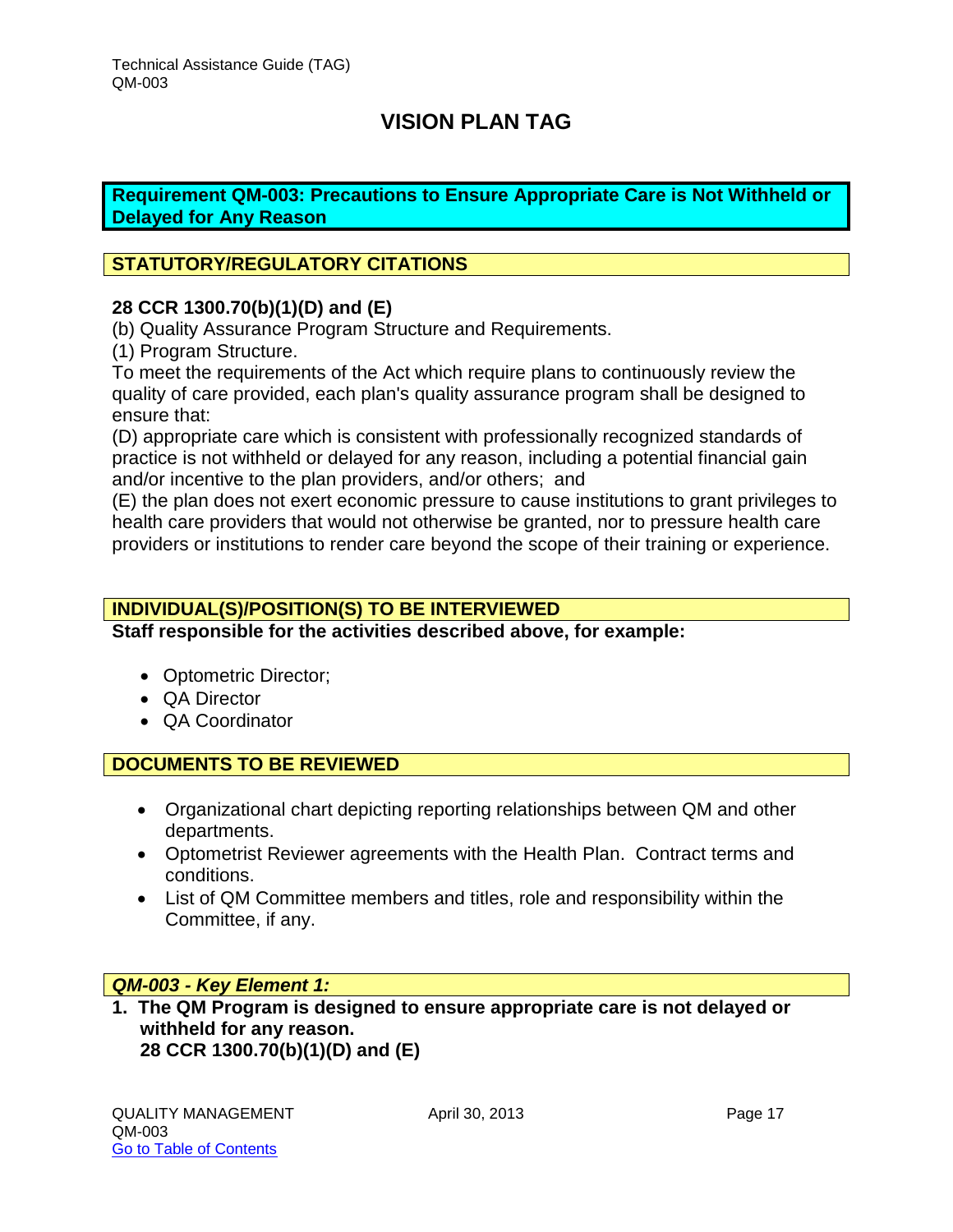|     | <b>Assessment Questions</b>                                                                                                                                                   | <b>Yes</b> | <b>No</b> | N/A |
|-----|-------------------------------------------------------------------------------------------------------------------------------------------------------------------------------|------------|-----------|-----|
| 1.1 | Can the Plan demonstrate there is no financial incentive or<br>gain to the Plan providers and/or others to delay or withhold<br>appropriate care?                             |            |           |     |
|     | 1.2 Can the Plan demonstrate that it does not exert economic<br>pressure on institutions to grant privileges to health care<br>providers that would not otherwise be granted? |            |           |     |
|     | 1.3 Can the Plan demonstrate that it does not pressure health<br>care providers or institutions to render care beyond the scope<br>of their training or experience?           |            |           |     |
|     | 1.4 Are all treatment decisions rendered by appropriate clinical<br>staff, void of any influence or oversight by the Finance<br>Department?                                   |            |           |     |
|     | 1.5 Does the Optometric Director's responsibility to supervise<br>medical management of the Plan's benefits occur without<br>financial influence by the Finance Department?   |            |           |     |

#### **End of Requirement QM-003: Precautions to Ensure Appropriate Care is Not Withheld or Delayed for Any Reason**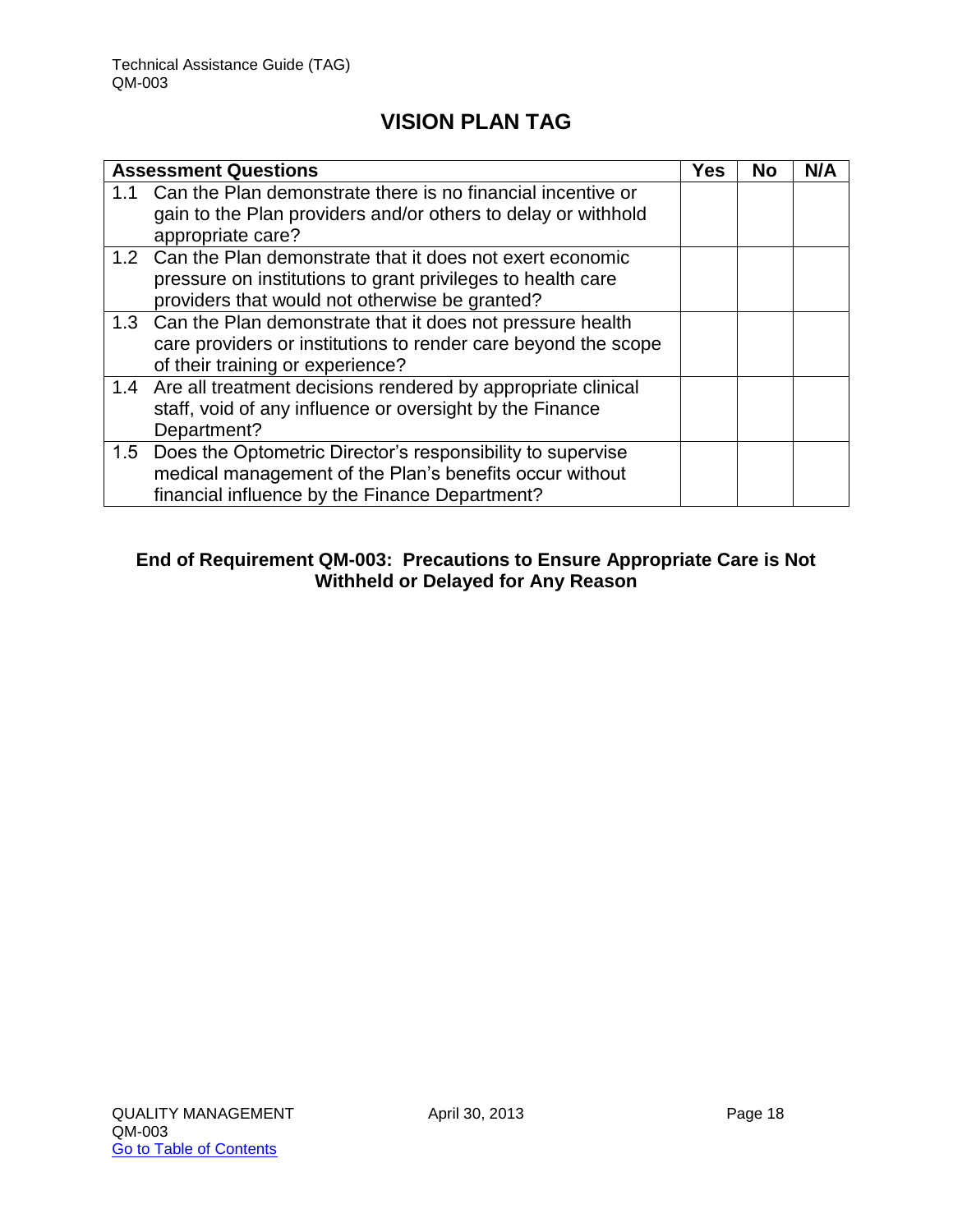#### <span id="page-19-0"></span>**Requirement QM-004: Credentialing**

#### **STATUTORY/REGULATORY CITATIONS**

#### **CA Health and Safety Code section 1367(b)**

Personnel employed by or under contract to the plan shall be licensed or certified by their respective board or agency, where licensure or certification is required by law.

#### **28 CCR 1300.67.2(e)**

A plan shall provide accessibility to medically required specialists who are certified or eligible for certification by the appropriate specialty board, through staffing, contracting, or referral.

#### **INDIVIDUAL(S)/POSITION(S) TO BE INTERVIEWED**

#### **Staff interviews are not required or recommended unless a specific concern is identified.**

#### **DOCUMENTS TO BE REVIEWED**

- Related policies and procedures, including: credentialing and re-credentialing; ensuring all Plan providers and all participating providers, both individual an institutional, are licensed and/or Board certified identifying providers whose licenses have been suspended or revoked; etc.
- Contracts with individual providers
- Contracts with contracted entities, including provider groups
- Complaint and grievance reports
- Delegation contracts as applicable
- Monitoring and tracking reports of credentialing and re-credentialing

#### *QM-004 - Key Element 1:*

**1. The Plan verifies that all Plan provider staff and all participating providers, both individual and institutional, are licensed and/or certified, as required by law.** 

**CA Health and Safety Code section 1367(b); 28 CCR 1300.67.2(e)**

| <b>Assessment Questions</b> |                                                                    | <b>Yes</b> | <b>No</b> | N/A |
|-----------------------------|--------------------------------------------------------------------|------------|-----------|-----|
|                             | Does the Plan have policies and procedures for verifying           |            |           |     |
|                             | licensure/certification of its providers at the time of acceptance |            |           |     |
|                             | into the Plan network?                                             |            |           |     |